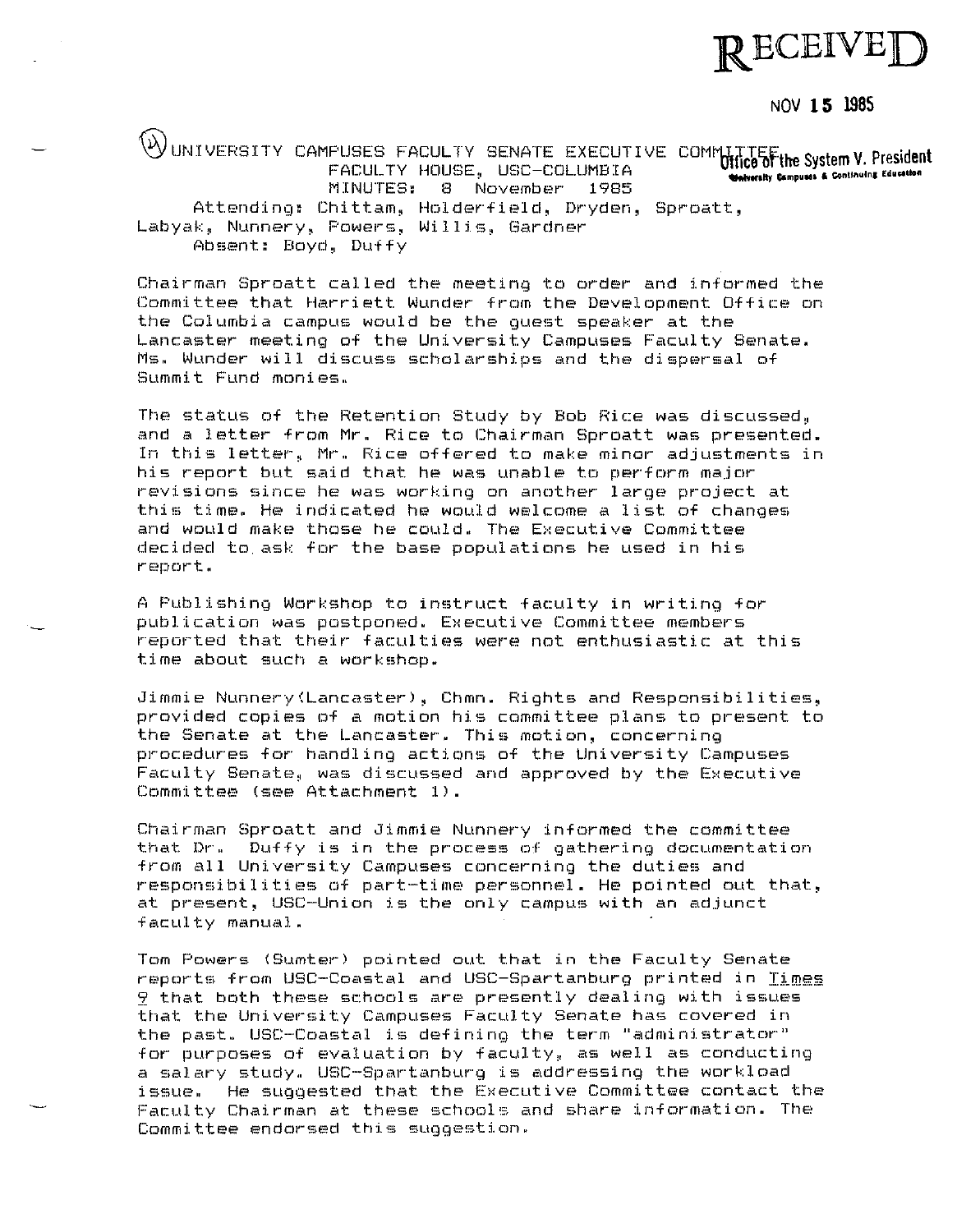**The recommendations from the Lightsey Commission were**  discussed. It was noted that President Holderman would like a **response from the University Campus Faculty Senate by**  February. The Executive Committee assigned this item to the IUSC Committee, chaired by Linda Holderfield (Lifelong Learning). It was also noted that this committee would need to conduct extra meetings to discharge its task. John Gardner offered the resources of his office to help facilitate the committee's work.

The Executive Committee agreed to rearrange the agenda for the Senate meetings in order to use the afternoon session more effectively. Written reports of University administrators will be available at the beginning of the informal session and these reports (John Duffy's and John Gardner's) will be moved to the morning session. Extra agendas will also be available.

**Course numbering changes at the Columbia campus (moving some**  100-200 level courses to 300-400 level) was noted. These changes make it increasingly difficult for University campuses to offer these courses. John Gardner suggested that **decreasing enrollments in the College of Arts and Humanities**  had precipitated these changes and that the best response at **the moment is to increase communication between University**  Campuses and USC-Columbia, perhaps by getting USC-Columbia faculty out to the individual campuses to see what we are **doing. Also, he encouraged any interested campus to sign up**  for the tour visit by USC-Columbia faculty and administrators. A list is available in his office of prospective visitors.

**John Gardner reported on the following items:** 

- 1. The Family Fund is going very well.
- 2. PRSC 120 and 240 were reinstated by the Columbia Senate at their November meeting. PRSC 299 was not approved.
- 3. University Campus faculty are encouraged to apply for **Faculty Exchange. So far no applicants are from Universty Campust:s ..**
- 4. Money is available from the Computer Science Institute (funded by Faculty Exchange) for a multiple-summer commitment. A proposal should be submitted.
- **5. We have been informed by the Soutt,ern Association that in**  the study they will do in 1990-1991 all USC campuses  $must$  be measuring "educational outcomes."
- **6. Salary study information is being collected.**
- **7. The 2001 committees formed in response to the President~s request are very important and should be considered a high**  priority by members.

**There being no further business the meeting was adjournedg** 

**Respectfully submitted,**  Jandy Rhilli